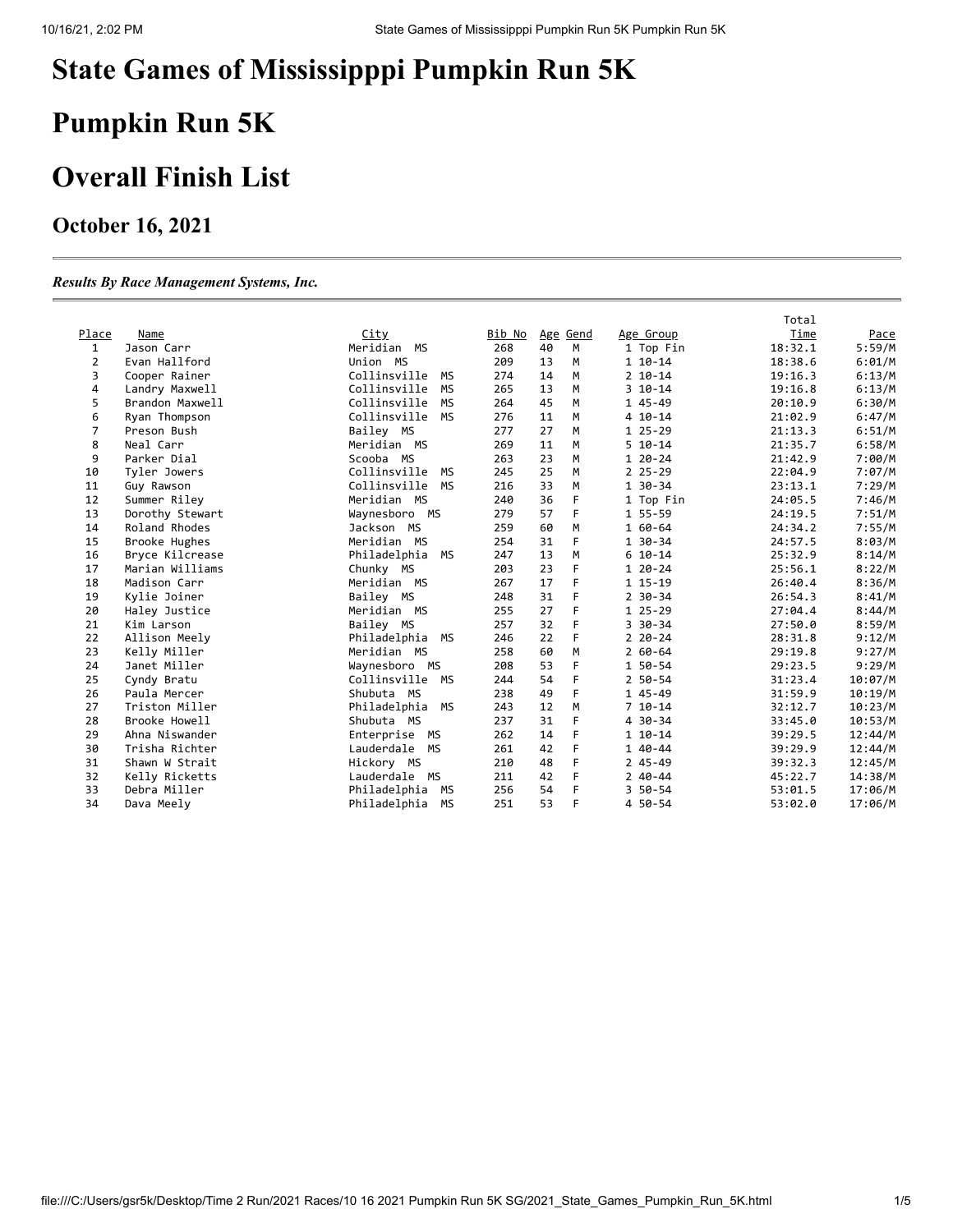### **Pumpkin Run 5K**

# **Age Group Results**

#### **October 16, 2021**

*Results By Race Management Systems, Inc.*

#### **Male Overall Winners**

| Place<br>1                                                             | Name<br>Jason Carr                                                                                                          | <u>City</u><br>Meridian MS                                                                                                                                                              | Bib No<br>268                                                  | Age<br>40                                     | Overall<br>$\mathbf{1}$                                   | Total<br>Time<br>18:32.1                                                          | Pace<br>5:59/M                                                                     |
|------------------------------------------------------------------------|-----------------------------------------------------------------------------------------------------------------------------|-----------------------------------------------------------------------------------------------------------------------------------------------------------------------------------------|----------------------------------------------------------------|-----------------------------------------------|-----------------------------------------------------------|-----------------------------------------------------------------------------------|------------------------------------------------------------------------------------|
|                                                                        | <b>Female Overall Winners</b>                                                                                               |                                                                                                                                                                                         |                                                                |                                               |                                                           |                                                                                   |                                                                                    |
| Place<br>1                                                             | Name<br>Summer Riley                                                                                                        | <u>City</u><br>Meridian MS                                                                                                                                                              | Bib No<br>240                                                  | Age<br>36                                     | Overall<br>1                                              | Total<br>Time<br>24:05.5                                                          | Pace<br>7:46/M                                                                     |
| <b>Male 10 to 14</b>                                                   |                                                                                                                             |                                                                                                                                                                                         |                                                                |                                               |                                                           |                                                                                   |                                                                                    |
|                                                                        |                                                                                                                             |                                                                                                                                                                                         |                                                                |                                               |                                                           | Total                                                                             |                                                                                    |
| Place<br>1<br>$\overline{2}$<br>3<br>4<br>5<br>6<br>7                  | Name<br>Evan Hallford<br>Cooper Rainer<br>Landry Maxwell<br>Ryan Thompson<br>Neal Carr<br>Bryce Kilcrease<br>Triston Miller | <u>City</u><br>Union MS<br>Collinsville<br><b>MS</b><br>Collinsville<br><b>MS</b><br>Collinsville<br><b>MS</b><br>Meridian MS<br>Philadelphia<br><b>MS</b><br>Philadelphia<br><b>MS</b> | <u>Bib No</u><br>209<br>274<br>265<br>276<br>269<br>247<br>243 | Age<br>13<br>14<br>13<br>11<br>11<br>13<br>12 | Overall<br>$\overline{2}$<br>3<br>4<br>6<br>8<br>13<br>15 | Time<br>18:38.6<br>19:16.3<br>19:16.8<br>21:02.9<br>21:35.7<br>25:32.9<br>32:12.7 | <u>Pace</u><br>6:01/M<br>6:13/M<br>6:13/M<br>6:47/M<br>6:58/M<br>8:14/M<br>10:23/M |
| Female 10 to 14                                                        |                                                                                                                             |                                                                                                                                                                                         |                                                                |                                               |                                                           |                                                                                   |                                                                                    |
| Place<br>1                                                             | <b>Name</b><br>Ahna Niswander                                                                                               | <b>City</b><br>Enterprise MS                                                                                                                                                            | <u>Bib No</u><br>262                                           | Age<br>14                                     | Overall<br>14                                             | Total<br><u>Time</u><br>39:29.5                                                   | Pace<br>12:44/M                                                                    |
| Female 15 to 19                                                        |                                                                                                                             |                                                                                                                                                                                         |                                                                |                                               |                                                           |                                                                                   |                                                                                    |
| Place<br>1                                                             | Name<br>Madison Carr                                                                                                        | <u>City</u><br>Meridian MS                                                                                                                                                              | <u>Bib No</u><br>267                                           | <u>Age</u><br>17                              | Overall<br>5                                              | Total<br>Time<br>26:40.4                                                          | Pace<br>8:36/M                                                                     |
| <b>Male 20 to 24</b>                                                   |                                                                                                                             |                                                                                                                                                                                         |                                                                |                                               |                                                           |                                                                                   |                                                                                    |
| Place<br>$\mathbf{1}$                                                  | <b>Name</b><br>Parker Dial                                                                                                  | <b>City</b><br>Scooba<br>MS                                                                                                                                                             | <u>Bib No</u><br>263                                           | Age<br>23                                     | Overall<br>9                                              | Total<br><u>Time</u><br>21:42.9                                                   | Pace<br>7:00/M                                                                     |
| Female 20 to 24                                                        |                                                                                                                             |                                                                                                                                                                                         |                                                                |                                               |                                                           |                                                                                   |                                                                                    |
| <u>Place</u><br>$\mathbf{1}$<br>$\overline{2}$<br><b>Male 25 to 29</b> | <u>Name</u><br>Marian Williams<br>Allison Meely                                                                             | <u>City</u><br>Chunky MS<br>Philadelphia<br>MS                                                                                                                                          | <u>Bib No</u><br>203<br>246                                    | Age<br>23<br>22                               | Overall<br>4<br>9                                         | Total<br>Time<br>25:56.1<br>28:31.8                                               | <u>Pace</u><br>8:22/M<br>9:12/M                                                    |
|                                                                        |                                                                                                                             |                                                                                                                                                                                         |                                                                |                                               |                                                           |                                                                                   |                                                                                    |
| Place                                                                  | <u>Name</u>                                                                                                                 | <u>City</u>                                                                                                                                                                             | <u>Bib No</u>                                                  | Age                                           | <u>Overall</u>                                            | Total<br><u>Time</u>                                                              | <u>Pace</u>                                                                        |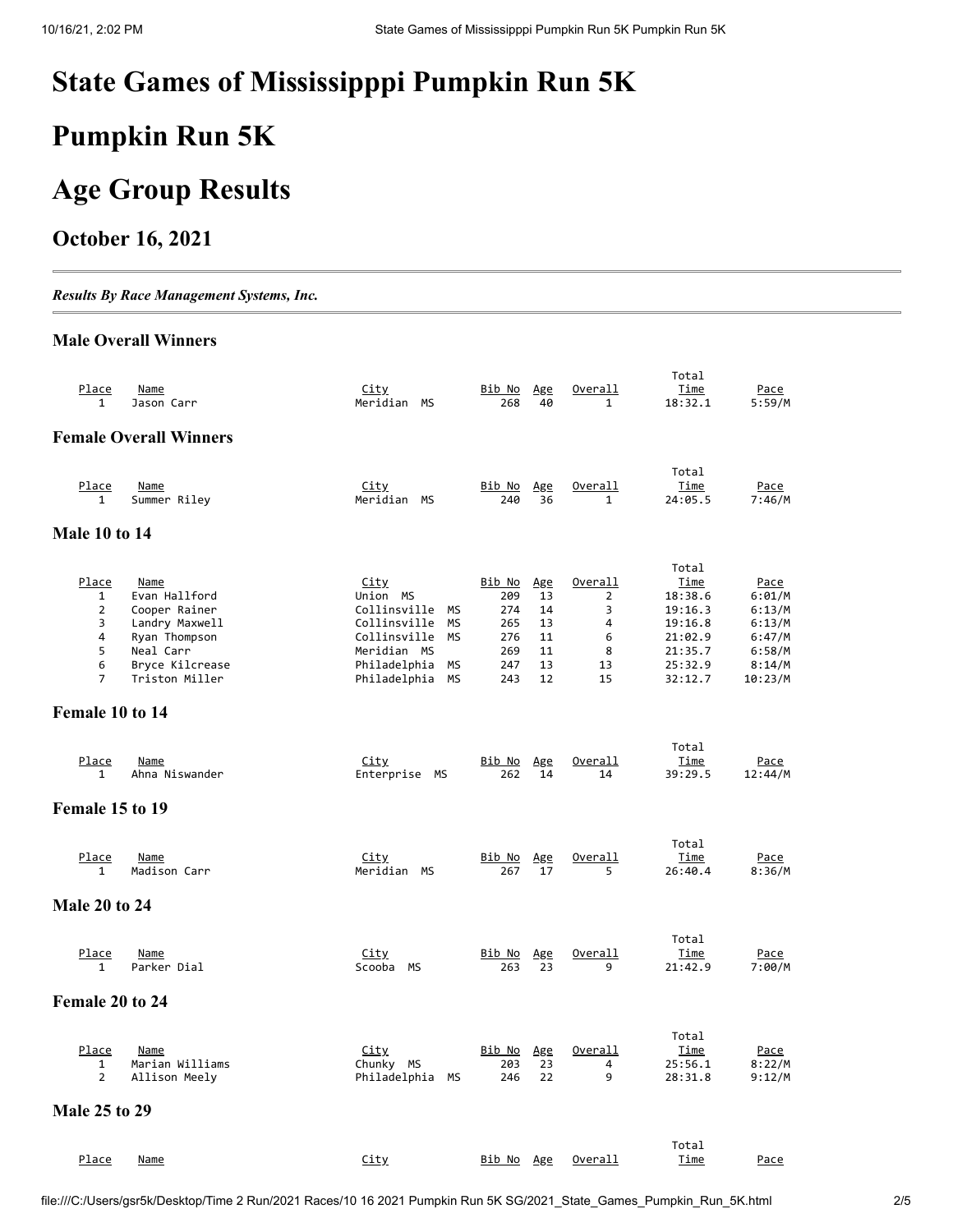| 10/16/21, 2:02 PM                             |                                                                          |                                                                                                 |                                           |                                    |                                     | State Games of Mississipppi Pumpkin Run 5K Pumpkin Run 5K        |                                                      |
|-----------------------------------------------|--------------------------------------------------------------------------|-------------------------------------------------------------------------------------------------|-------------------------------------------|------------------------------------|-------------------------------------|------------------------------------------------------------------|------------------------------------------------------|
| 1<br>$\overline{2}$                           | Preson Bush<br>Tyler Jowers                                              | Bailey MS<br>Collinsville MS                                                                    | 277<br>245                                | 27<br>25                           | 7<br>10                             | 21:13.3<br>22:04.9                                               | 6:51/M<br>7:07/M                                     |
| Female 25 to 29                               |                                                                          |                                                                                                 |                                           |                                    |                                     |                                                                  |                                                      |
| <u>Place</u><br>1                             | <b>Name</b><br>Haley Justice                                             | <u>City</u><br>Meridian MS                                                                      | <u>Bib No</u><br>255                      | Age<br>27                          | <u>Overall</u><br>$\overline{7}$    | Total<br><u>Time</u><br>27:04.4                                  | <u>Pace</u><br>8:44/M                                |
| <b>Male 30 to 34</b>                          |                                                                          |                                                                                                 |                                           |                                    |                                     |                                                                  |                                                      |
| Place<br>1                                    | Name<br>Guy Rawson                                                       | <u>City</u><br>Collinsville MS                                                                  | <u>Bib No</u><br>216                      | Age<br>33                          | Overall<br>11                       | Total<br><u>Time</u><br>23:13.1                                  | <u>Pace</u><br>7:29/M                                |
| Female 30 to 34                               |                                                                          |                                                                                                 |                                           |                                    |                                     |                                                                  |                                                      |
| Place<br>1<br>$\overline{2}$<br>3<br>4        | Name<br>Brooke Hughes<br>Kylie Joiner<br>Kim Larson<br>Brooke Howell     | <u>City</u><br>Meridian MS<br>Bailey MS<br>Bailey<br>МS<br>Shubuta MS                           | <u>Bib No</u><br>254<br>248<br>257<br>237 | Age<br>31<br>31<br>32<br>31        | <u>Overall</u><br>3<br>6<br>8<br>13 | Total<br>Time<br>24:57.5<br>26:54.3<br>27:50.0<br>33:45.0        | <u>Pace</u><br>8:03/M<br>8:41/M<br>8:59/M<br>10:53/M |
| Female 40 to 44                               |                                                                          |                                                                                                 |                                           |                                    |                                     |                                                                  |                                                      |
| Place<br>1<br>$\overline{2}$                  | <u>Name</u><br>Trisha Richter<br>Kelly Ricketts                          | <u>City</u><br>Lauderdale<br>МS<br>Lauderdale MS                                                | <u>Bib No</u><br>261<br>211               | Age<br>42<br>42                    | Overall<br>15<br>17                 | Total<br>Time<br>39:29.9<br>45:22.7                              | <u>Pace</u><br>12:44/M<br>14:38/M                    |
| <b>Male 45 to 49</b>                          |                                                                          |                                                                                                 |                                           |                                    |                                     |                                                                  |                                                      |
| Place<br>1                                    | <u>Name</u><br>Brandon Maxwell                                           | <u>City</u><br>Collinsville MS                                                                  | <u>Bib No</u><br>264                      | <u>Age</u><br>45                   | <u>Overall</u><br>5                 | Total<br><u>Time</u><br>20:10.9                                  | <u>Pace</u><br>6:30/M                                |
| Female 45 to 49                               |                                                                          |                                                                                                 |                                           |                                    |                                     |                                                                  |                                                      |
| Place<br>$\mathbf{1}$<br>$\overline{2}$       | Name<br>Paula Mercer<br>Shawn W Strait                                   | <u>City</u><br>Shubuta MS<br>Hickory MS                                                         | Bib No Age<br>238<br>210                  | 49<br>48                           | Overall<br>12<br>16                 | Total<br>Time<br>31:59.9<br>39:32.3                              | <u>Pace</u><br>10:19/M<br>12:45/M                    |
| Female 50 to 54                               |                                                                          |                                                                                                 |                                           |                                    |                                     |                                                                  |                                                      |
| <u>Place</u><br>1<br>$\overline{2}$<br>3<br>4 | <b>Name</b><br>Janet Miller<br>Cyndy Bratu<br>Debra Miller<br>Dava Meely | <u>City</u><br>Waynesboro MS<br>Collinsville MS<br>Philadelphia<br><b>MS</b><br>Philadelphia MS | Bib No<br>208<br>244<br>256<br>251        | <u>Age</u><br>53<br>54<br>54<br>53 | Overall<br>10<br>11<br>18<br>19     | Total<br><u>Time</u><br>29:23.5<br>31:23.4<br>53:01.5<br>53:02.0 | Pace<br>9:29/M<br>10:07/M<br>17:06/M<br>17:06/M      |
| <b>Female 55 to 59</b>                        |                                                                          |                                                                                                 |                                           |                                    |                                     |                                                                  |                                                      |
| Place<br>$\mathbf{1}$                         | Name<br>Dorothy Stewart                                                  | <u>City</u><br>Waynesboro<br>МS                                                                 | <u>Bib No</u><br>279                      | <u>Age</u><br>57                   | Overall<br>$\overline{2}$           | Total<br>Time<br>24:19.5                                         | <u>Pace</u><br>7:51/M                                |
| <b>Male 60 to 64</b>                          |                                                                          |                                                                                                 |                                           |                                    |                                     |                                                                  |                                                      |
| Place<br>1<br>$\overline{2}$                  | <b>Name</b><br>Roland Rhodes<br>Kelly Miller                             | <u>City</u><br>Jackson MS<br>Meridian MS                                                        | <u>Bib No</u><br>259<br>258               | Age<br>60<br>60                    | Overall<br>12<br>14                 | Total<br><u>Time</u><br>24:34.2<br>29:19.8                       | Pace<br>7:55/M<br>9:27/M                             |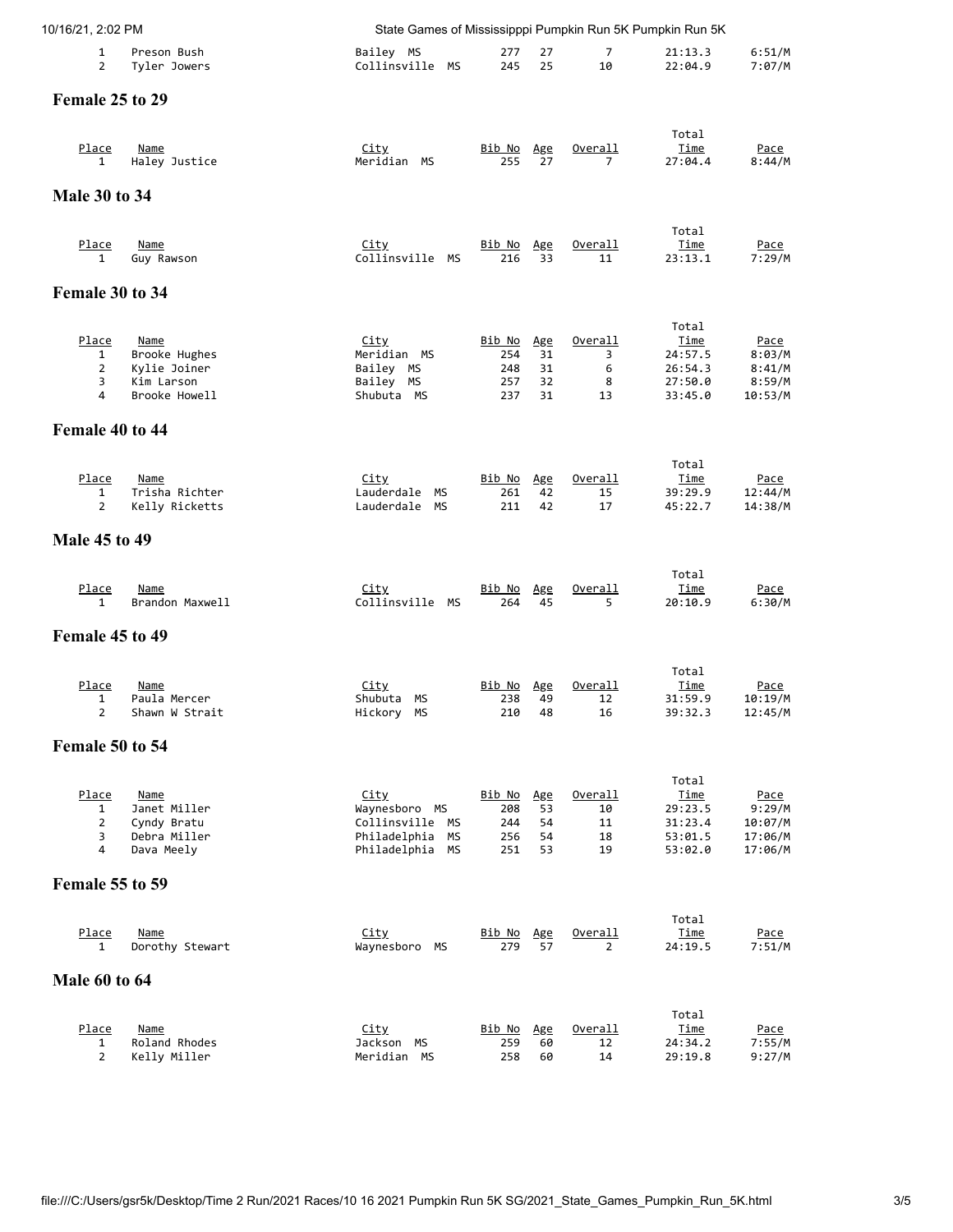# **Mini Pumpkin**

### **Overall Finish List**

#### **October 16, 2021**

*Results By Race Management Systems, Inc.*

|       |                     |                    |               |     |          |                  | Total   |             |
|-------|---------------------|--------------------|---------------|-----|----------|------------------|---------|-------------|
| Place | Name                | <u>City</u>        | <u>Bib No</u> |     | Age Gend | Age Group        | Time    | <u>Pace</u> |
|       | Guy Rawson. V       | Collinsville<br>МS | 241           | 10  | M        | 1 Top Fin        | 5:38.1  | 5:38/M      |
| 2     | Reylan Jensen Salas | Meridian MS        | 278           | 8   | M        | 2 Top Fin        | 6:21.8  | 6:21/M      |
| 3     | Maddox Rawson       | Collinsville<br>МS | 242           | 6   | M        | 3 Top Fin        | 6:44.4  | 6:44/M      |
| 4     | Mason Howell        | Shubuta MS         | 266           |     | M        | 1 1-99           | 6:48.9  | 6:48/M      |
| 5.    | Sawyer McGowan      | Collinsville<br>мs | 272           | 11  | M        | $2, 1 - 99$      | 7:50.8  | 7:50/M      |
| 6     | Crimson Rowell      | Bailey MS          | 271           | 9   | F.       | 1 Top Fin        | 8:00.8  | 8:00/M      |
|       | Boston Rowell       | Bailey MS          | 270           | 6   | - F      | 2 Top Fin        | 8:22.1  | 8:22/M      |
| 8     | Layke Harmon        | Meridian MS        | 260           | 11  | M        | $3 \quad 1 - 99$ | 8:51.0  | 8:51/M      |
| 9     | Liz Lyle Humphries  | Philadelphia<br>МS | 249           | 4   | -F       | 3 Top Fin        | 8:54.2  | 8:54/M      |
| 10    | Myracle Trussell    | Meridian MS        | 280           | 7 F |          | 1 1-99           | 8:54.8  | 8:54/M      |
| 11    | Katie Rilev         | Meridian MS        | 239           | 4   | -F       | $2, 1 - 99$      | 9:33.6  | 9:33/M      |
| 12    | Isaac Mitchell      | Collinsville<br>МS | 273           | 10  | M        | 4 1-99           | 10:12.3 | 10:12/M     |
| 13    | Shiloh Hughes       | Meridian MS        | 253           | 5.  | -F       | $3 \quad 1 - 99$ | 11:55.5 | 11:55/M     |
| 14    | Zion Hughes         | Meridian<br>MS     | 275           | 3   | M        | $5 \quad 1 - 99$ | 12:25.4 | 12:25/M     |